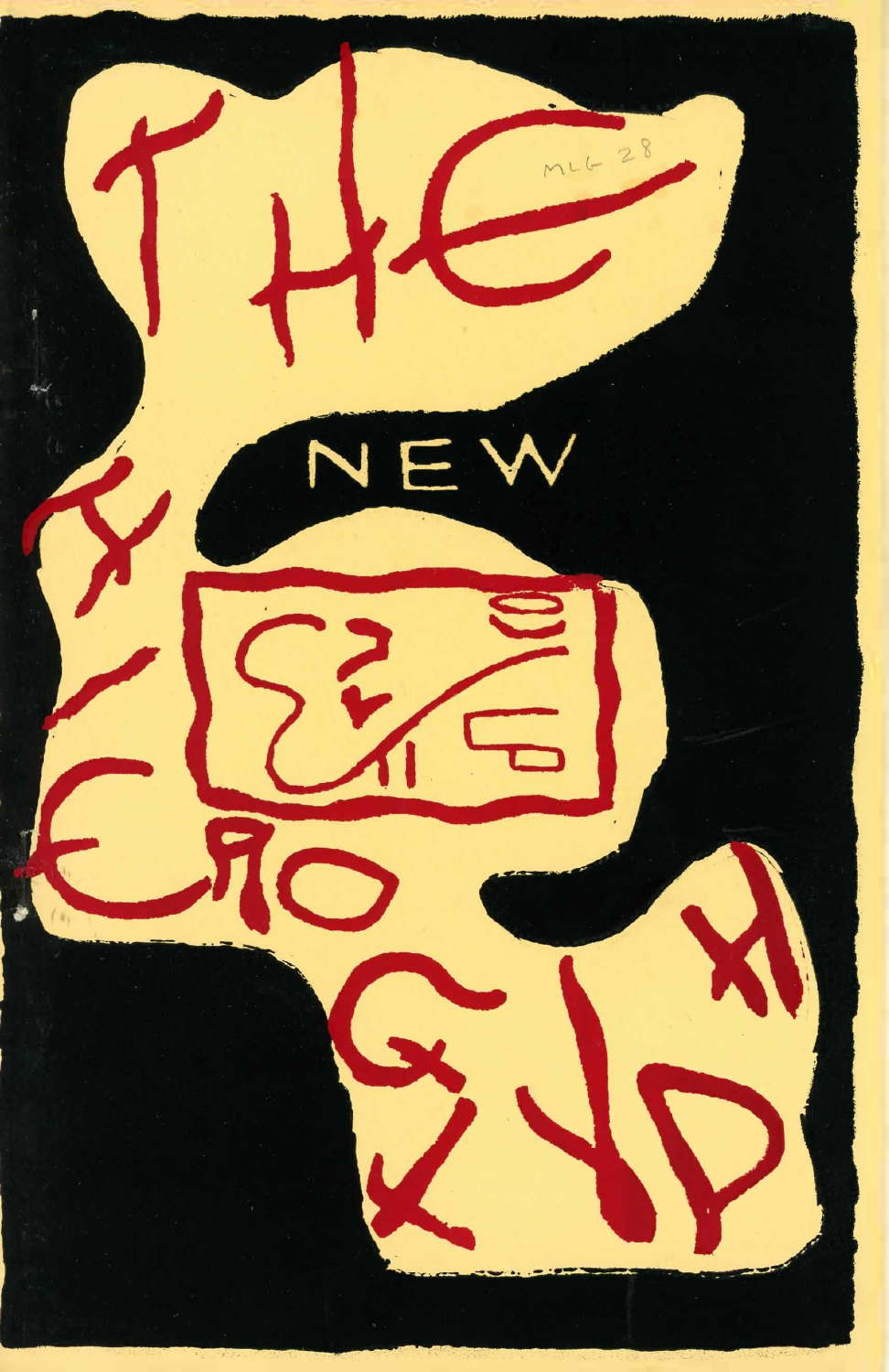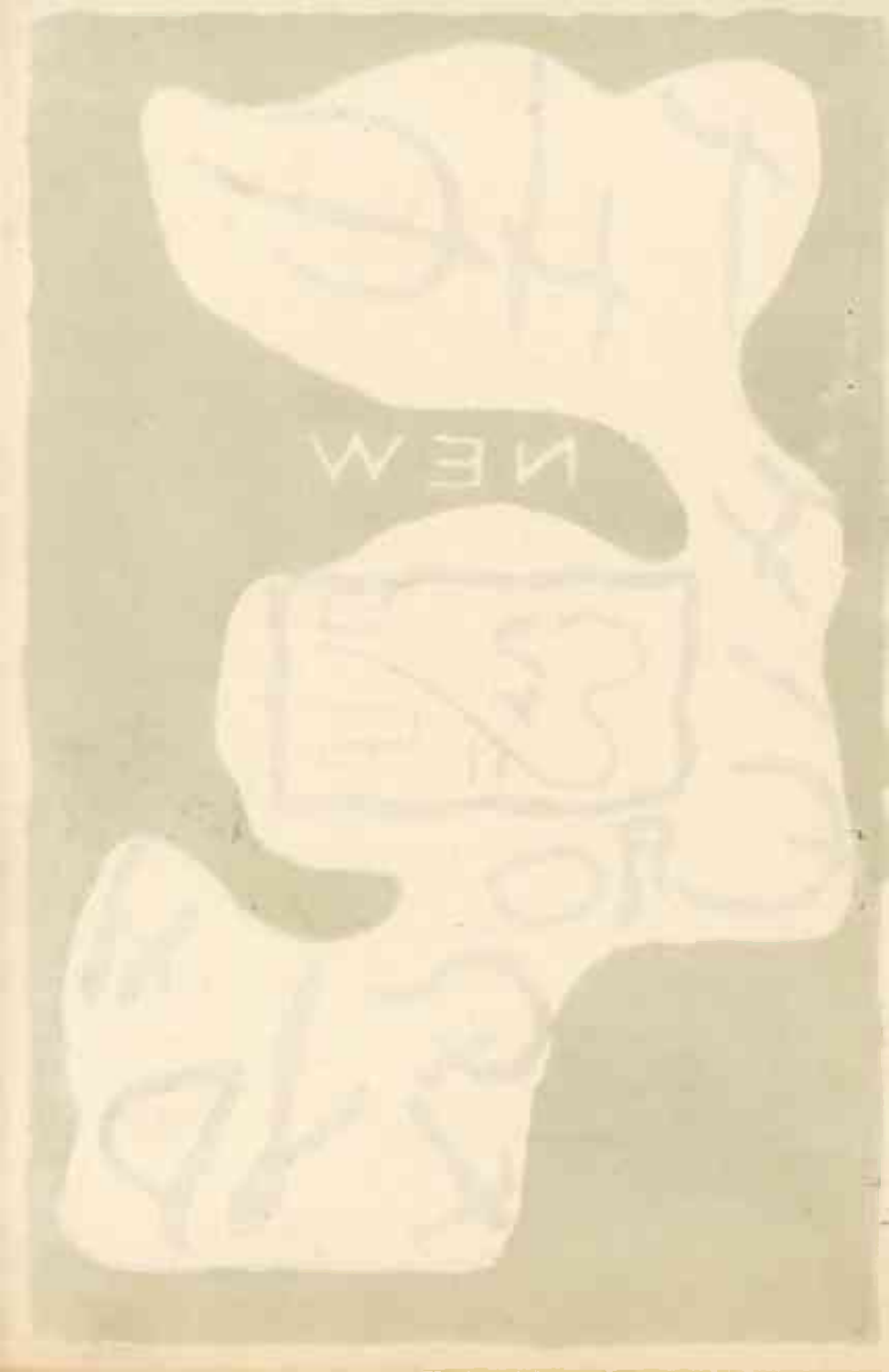#### THE NEW HIEROGLYPH THE NEW HIEROGLYPH THE NEW HIEROGLYPH

Published and edited  $h_v$  Donald A. Wollheim. at 98-50 67th Avenue, Forest Hills, N.Y. For the purpose of reprinting occasional pieces of fantastic poetry from the pages of obscure fantasy publications. Member of the Fantasy Amateur Press Association

Vol.1 Number 1 March 1944

THREE POEMS OF ROBERT E. HOWARD

Robert E. Howard is one of the masters of weird fiction and vet is one who has been sadly neglected by the makers of anthologies and the memory of fantasy historians. What the reason for this can be has never been clear...it mav be, we hope it is, pure oversight.'

Howard, horn in Texas in 1906, died hv his own hand June 11,1956. In those thirty years he had achieved the plaudits of the world of weird enthusiasts, had enioved the respect of snch men as H.P. Lovecraft, Clark Ashton Smith, and that group. His death was a great shock to all.

We reprint herewith three noems which appeared in the non-professional press. The two "Voices of the Night" Appeared in the long defunct "Fantasy Fan", the third was published in "The Phantagraph" for August 1940,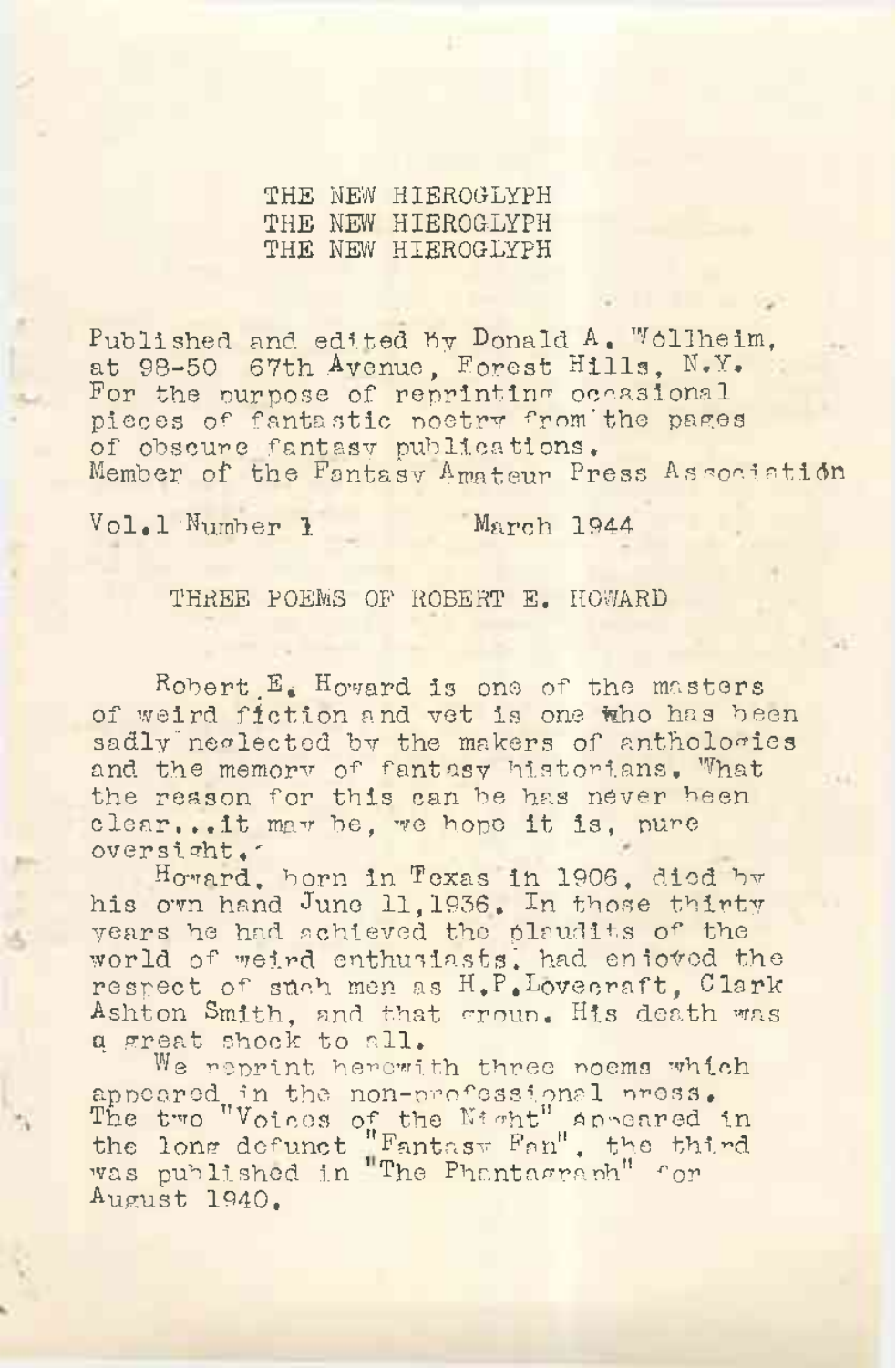#### VOICES OF THE NTGHT

### 1. The Voices Waken Memory

The blind black shadows reach inhuman arms To draw me into darkness once again: The brooding night wind hints of nameless harms. And down the shadowed hill a vague refrain Bears half-remembered ghosts to haunt my soul. Like far-off neighing of the nightmare's foal.

But let me fix my phantom-shadowed eves Hard on the stars--pale points of silver light--Here is the borderland--here reason lies--There, visions, grwnhons, Nothing, and the Night, Down, down, red specters, down, and rack me not! The night grows fierce and blind and red and hot. And nearer still a grim insistent drum.

I will not look into the shadows--No! The stars shall grip and hold my frantic'saze --But even-in the stars black visions grow. And dragons writhe with iron eves ablaze. Oh Gods that raised my blindness with your curse. And let me see the horrid shapes behond All outward veils that cloak the universe. The loathsome demonsionells that bind and blind.' Since even the stars are soisome. foul and fell. Let me glut deep with memory dreams of Hell.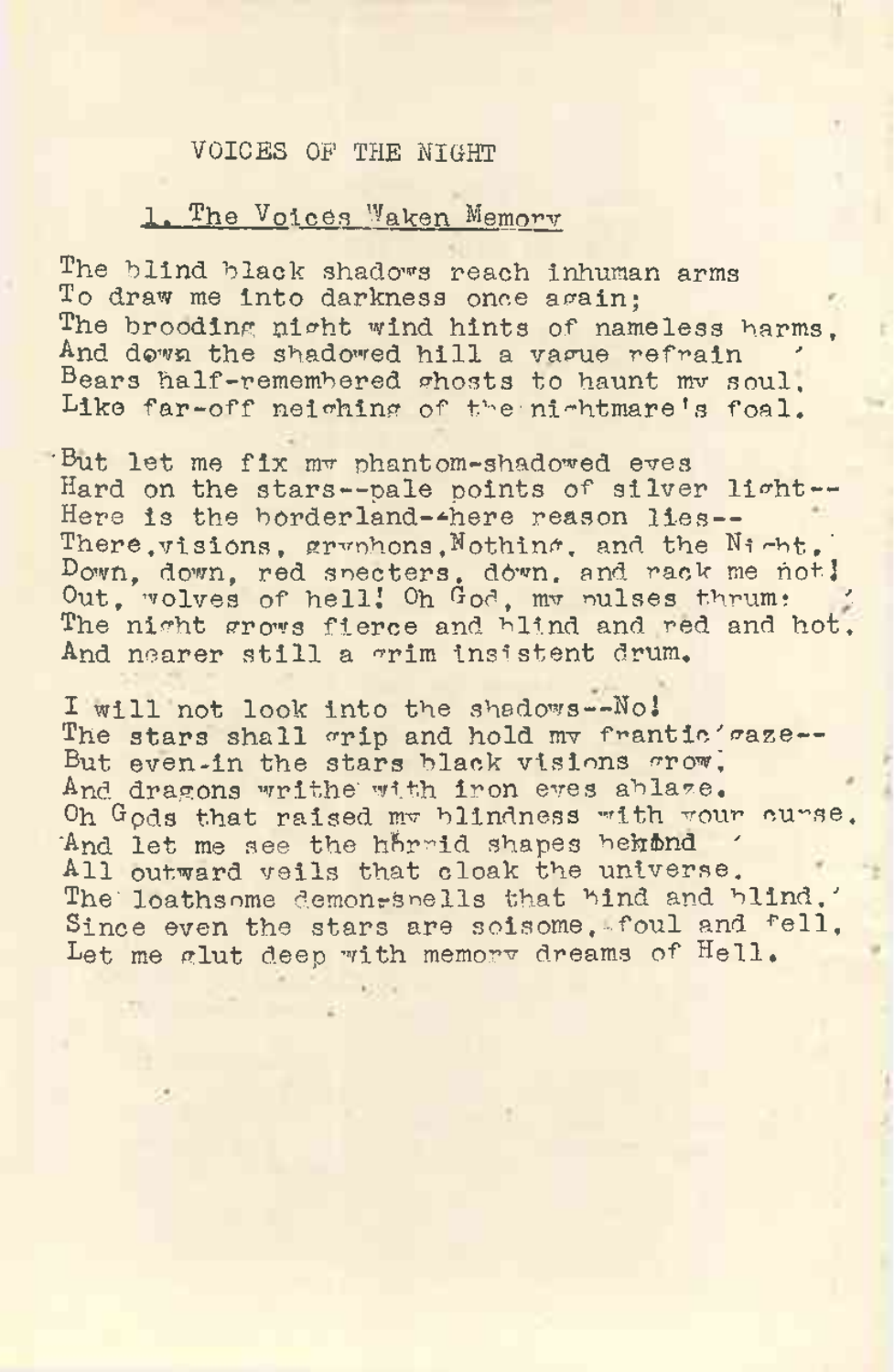# 2. **<b>b**<sub>abe</sub><sup>1</sup>

Now in the gloom the pulsing drums repeat, And all the night is filled with evil sound: I hear the throbhing of inhuman feet On marble stairs that silence locks around.

 $I$  see black temples loom against the night. With tentacles like serments writhed afar. And waving in a dusky dragon light Great moths whose wings unholy tapers char. Red memory on memory, tier on tier, Builds up a tower, time and space to span; Through world on world I rise, and sphere on snhere.

To star-shot gulfs of lunacy and fear--Black screaming ages never dreamed by man.

Was this your plan, foul spawn of cosmid mire. To freeze my soul to stone and icy fire, To carve me in the moon that all mankind May know its race is futile, weak and blind--<sup>A</sup> -horror-hlasted statue in the sky, That does not live and nevermore can die?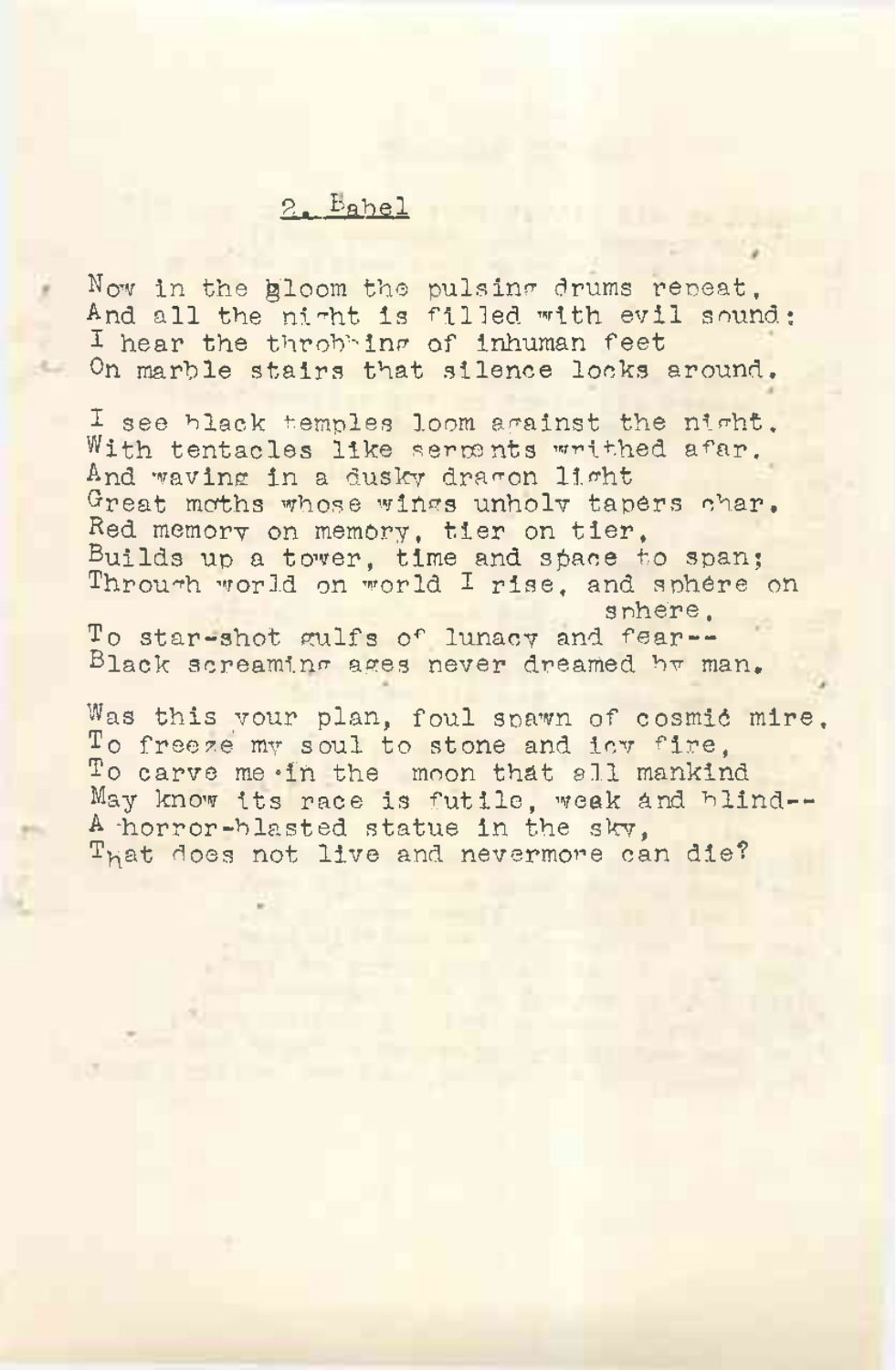## SONG AT MIDNIGHT

I heard an old gibbet that crowned a bare hill  $C$ reaking a song in the midnight chill: And I shivered to hear that crisly refrain That moaned in the night through the foe and the rain.

"Oh, where are the men who came to me "And danced all night on the gallows tree? ' Gallant and peasant,man- and maid, "Many have walked in that lone parade. ' My chains are broken and red with rust. "My wood is scaled with the moldv crust. "Have men forgotten their debt to me, That they come no more to the gallows tree?"

The drear wind moaned for a dark refrain. And'a raven called in the drifting rain: Oh, where are the feasts that awaited me "Long, long ago on the gibbet tree?"

A slow-worm spoke from the callows foot: "Death is spoils for a crow to loot. "The winds and the rain they worked their" vinds and the rain they vorked their will, will, will, will, will, will, will,  $\mathbf{r}$ "But last of all when the chains broke free. The fruit of the callows came to me.' "Men and their works, so swiftly past. "Come to a feast for the worms at last.' "Here I have gnawed on this marrow word. Where now I gnaw on this crumbling wood. For men and their works'are a feast for me -- $"The bones, and the noose, and the *callows* tree.$